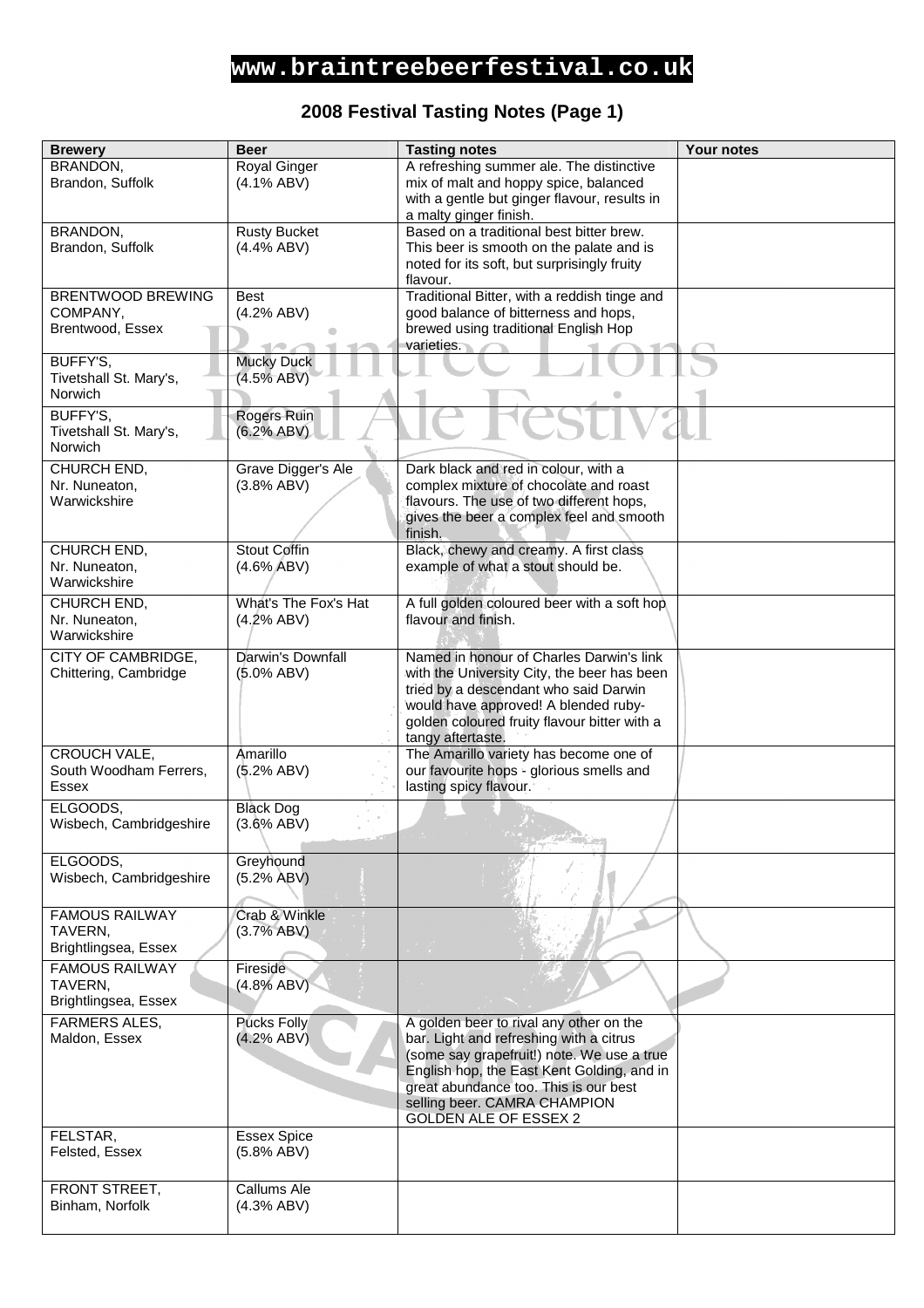#### **2008 Festival Tasting Notes (Page 2)**

| <b>Brewery</b>            | <b>Beer</b>            | <b>Tasting notes</b>                            | Your notes |
|---------------------------|------------------------|-------------------------------------------------|------------|
| <b>GREEN JACK,</b>        | Orange Wheat           | Light with grainy fruit, citrus and             |            |
| Lowestoft, Suffolk        | (4.2% ABV)             | marmalade flavours, the big favourite of        |            |
|                           |                        | our regulars and locals.                        |            |
|                           |                        |                                                 |            |
| HART OF STEBBING,         | Hartthrob              |                                                 |            |
| Stebbing, Essex           | (3.7% ABV)             |                                                 |            |
|                           |                        |                                                 |            |
| <b>HARWICH TOWN</b>       | Parkeston Porter       | More heavily hopped robust porter in the        |            |
| BREWING COMPANY,          | (4.5% ABV)             | new-world style. Influenced by US               |            |
| Harwich, Essex            |                        | brewers, this porter combines the noble         |            |
|                           |                        | hops of Middle Europe with the best of US       |            |
|                           |                        | hops to create a smooth beer.                   |            |
| HOLDEN'S,                 | <b>Black Country</b>   |                                                 |            |
| Dudley, West Midlands     | (3.9% ABV)             |                                                 |            |
|                           |                        |                                                 |            |
| HOLDEN'S,                 | Galloping Major        |                                                 |            |
| Dudley, West Midlands     | $(4.6\% ABV)$          |                                                 |            |
|                           |                        |                                                 |            |
| HOLDEN'S,                 | Special                | A Dark amber premium beer with robust           |            |
| Dudley, West Midlands     | $(5.1\% ABV)$          | malty overtones and a bitter sweet full         |            |
|                           |                        | bodied taste. Brewed using the Finest           |            |
|                           |                        | English Maris Otter Malt and Goldings           |            |
|                           |                        | hops this big, beautiful malty monster is       |            |
|                           |                        | an industrial strength beer at it's best.       |            |
| ICENI,                    | Celtic Queen           |                                                 |            |
| Ickburgh, Norfolk         | $(4.0\%$ ABV)          |                                                 |            |
|                           |                        |                                                 |            |
|                           |                        |                                                 |            |
| ICENI,                    | Rasberry Wheat         | An American style ale, delicately flavoured     |            |
| Ickburgh, Norfolk         | $(5.0\%$ ABV)          | with summer fruits. Made with                   |            |
|                           |                        | Hersbrucker hops, wheat and lager malt          |            |
| JAMES GOODE BROWN,        | <b>TBA</b>             |                                                 |            |
| Ridgewell, Essex          |                        |                                                 |            |
|                           |                        |                                                 |            |
| MAULDONS,                 | Micawber's             |                                                 |            |
| Sudbury, Suffolk          | (3.5% ABV)             |                                                 |            |
|                           |                        |                                                 |            |
| MIGHTY OAK,               | Oscar Wilde Mild       | Flavoursome dark red mild, hints of             |            |
| Maldon, Essex             | (3.7% ABV)             | blackberry and coconut on the nose, and         |            |
|                           |                        | malty taste. Current CAMRA Champion             |            |
|                           |                        | Ale                                             |            |
| MIGHTY OAK,               | Severn Bore            |                                                 |            |
| Maldon, Essex             | (3.8% ABV)             |                                                 |            |
|                           |                        |                                                 |            |
|                           |                        |                                                 |            |
| NETHERGATE,               | <b>Braintree Pride</b> |                                                 |            |
| Pentlow, Essex            | (4.2% ABV)             |                                                 |            |
|                           |                        |                                                 |            |
| NETHERGATE,               | Essex Border           | A new golden beer from Nethergate,              |            |
| Pentlow, Essex            | (4.8% ABV)             | drinking more like a best bitter than its       |            |
|                           |                        | strength suggests. The fruity and spicy         |            |
|                           |                        | overtones are noticeable from the start on      |            |
|                           |                        | the nose and palate, whilst at the end the      |            |
|                           |                        | the sweet, soft orange notes return,            |            |
|                           |                        | resulting in a                                  |            |
| NETHERGATE,               | <b>Umble Ale</b>       | Freshly toasted coriander seeds are             |            |
| Pentlow, Essex            | (3.8% ABV)             | added to the grist and at the later stages      |            |
|                           |                        | of the boil, resulting in a festival of flavour |            |
|                           |                        | and aroma. This delightful beer is a real       |            |
|                           |                        | thirst quencher, and is particularly good as    |            |
|                           |                        | an accompaniment to curry. Winner of            |            |
|                           |                        | num                                             |            |
| OLD CANNON,               | Gunner's Daughter      | A well-balanced strong ale with a               |            |
| Bury St. Edmunds, Suffolk | (5.5% ABV)             | complexity of hop, fruit, sweetness and         |            |
|                           |                        | bitterness in the                               |            |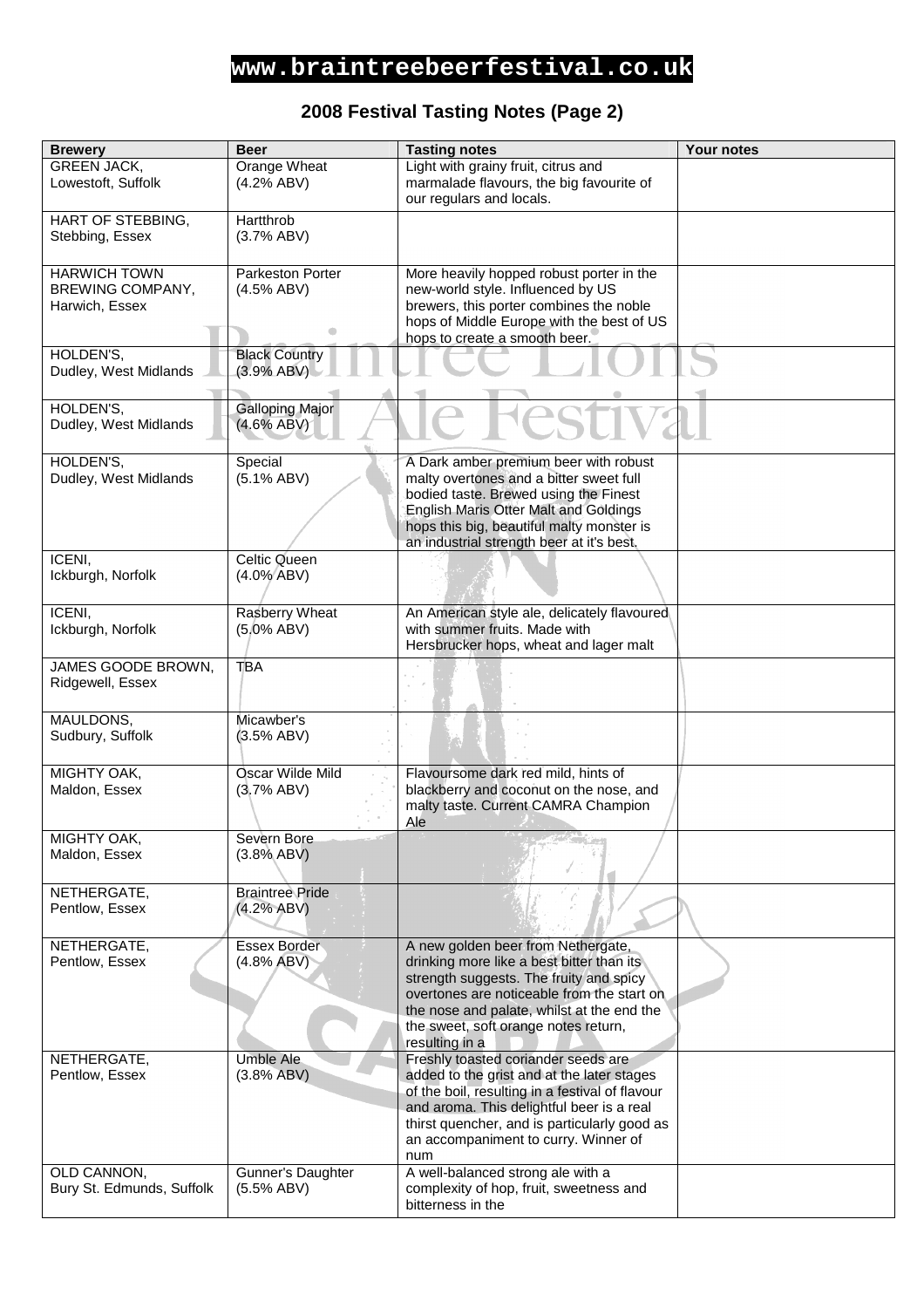# **2008 Festival Tasting Notes (Page 3)**

| <b>Brewery</b>                      | <b>Beer</b>           | <b>Tasting notes</b>                                                                   | Your notes |
|-------------------------------------|-----------------------|----------------------------------------------------------------------------------------|------------|
| PITFIELD,                           | 1850 London Porter    |                                                                                        |            |
| Great Horkesley, Essex              | $(5.0\%$ ABV)         |                                                                                        |            |
|                                     |                       |                                                                                        |            |
| RED SQUIRREL,                       | Dark Ruby Mild        | A distinctive dark red mild containing 1/5                                             |            |
| Hartford, Hartfordshire             | (3.7% ABV)            | dark crystal malt lightly flavoured with                                               |            |
|                                     |                       | Goldings hops to give a distinctive full                                               |            |
|                                     |                       | bodied lightly bittered mild.                                                          |            |
| SAFFRON,                            | Littlebury Lighthouse |                                                                                        |            |
| Henham, Stansted, Essex             | (4.4% ABV)            |                                                                                        |            |
| SAFFRON,                            | Muntjac<br>$\bullet$  | Traditional medium copper coloured                                                     |            |
| Henham, Stansted, Essex             | (3.7% ABV)            | session bitter. Brewed with Crystal, Amber-                                            |            |
|                                     |                       | and Maris Otter malts along with                                                       |            |
|                                     |                       | Challenger and Fuggles hops to give floral                                             |            |
|                                     |                       | notes in the aroma. Pleasantly bitter in                                               |            |
|                                     |                       | taste with plenty of hop character and<br>slight sweetness.                            |            |
| SALOPIAN,                           | <b>Abbey Gates</b>    | A copper coloured best bitter with a                                                   |            |
| Shrewsbury, Shropshire              | (4.3% ABV)            | distinctive floral aroma. Crystal and black                                            |            |
|                                     |                       | Malt give rich body, and a triple hopping of                                           |            |
|                                     |                       | Goldings and Styrian Goldings provides a                                               |            |
|                                     |                       | fine flavour and finish.                                                               |            |
| SALOPIAN,                           | Golden Thread         | A triple hopping of English First Gold                                                 |            |
| Shrewsbury, Shropshire              | (5% ABV)              | gives powerful citrussy flavours and                                                   |            |
|                                     |                       | vinous aromas, however the malt grist of                                               |            |
|                                     |                       | barley, wheat and lager gives plenty of<br>body and sweetness which balances the       |            |
|                                     |                       | assertive bitterness.                                                                  |            |
| SALOPIAN,                           | Lemon Dream           | A Wheat beer very much in the modern                                                   |            |
| Shrewsbury, Shropshire              | (4.5% ABV)            | English style - served bright and top                                                  |            |
|                                     |                       | fermented. The recipe uses a small                                                     |            |
|                                     |                       | amount of fresh lemon to compliment the                                                |            |
|                                     |                       | citrussy flavours produced by the wheat                                                |            |
|                                     |                       | malt. Each of the Hops used, Goldings,                                                 |            |
|                                     |                       | Saaz and Cascade add fres                                                              |            |
| SHALFORD,<br>Shalford, Essex        | Levelly Gold          | Golden summery ale. A refreshing bitter<br>with a pleasant finish made with First Gold |            |
|                                     | $(4.0\%$ ABV)         | and Golding Hops. A pleasant alternative                                               |            |
|                                     |                       | to Lager.                                                                              |            |
| SHALFORD,                           | Stoneley              | A medium brown bitter, well balanced                                                   |            |
| Shalford, Essex                     | (4.2% ABV)            | flavour of malt and hops. Made with the                                                |            |
|                                     |                       | best Maris otter malted Barley.                                                        |            |
| SPECTRUM,                           | 42                    |                                                                                        |            |
| Tharston, Norfolk                   | (4.2% ABV)            |                                                                                        |            |
| SPECTRUM,                           | <b>Black Buffle</b>   |                                                                                        |            |
| Tharston, Norfolk                   | (4.5% ABV)            |                                                                                        |            |
|                                     |                       |                                                                                        |            |
| ST. PETER'S,                        | Old Style Porter      | This fine beer is a blend of a mature old                                              |            |
| Bungay, Suffolk                     | $(5.1\% ABV)$         | ale and a younger light beer - just as a                                               |            |
|                                     |                       | true Porter should be. The marriage<br>produces an extremely characterful brew         |            |
|                                     |                       | which is dark in colour and complex in                                                 |            |
|                                     |                       | taste. CAMRA Champion Beer of Suffolk                                                  |            |
|                                     |                       | 2005 / Bronze meda                                                                     |            |
| WELLS & YOUNGS,                     | Eagle IPA             | The aroma is of freshly sliced ripe apples.                                            |            |
| Bedford, Bedfordshire               | (3.6% ABV)            | Its amber hue is emphasised by a tight                                                 |            |
|                                     |                       | rich head which set it up as an ale with                                               |            |
|                                     |                       | real credentials.                                                                      |            |
| WOLF,                               | Straw Dog             | Pale and refreshing, this clear wheat beer                                             |            |
| Besthorpe, Attleborough,<br>Norfolk | (4.5% ABV)            | is brewed in the German style. Soft<br>German hops added to the brew give a            |            |
|                                     |                       | wonderful aroma and slightly sweet taste                                               |            |
|                                     |                       | to leave the imbiber wanting more!                                                     |            |
| WOODFORDE'S,                        | Sundew Ale            | Subtle golden beer - pale in colour and                                                |            |
| Woodbastwick, Norfolk               | $(4.1\% ABV)$         | light on the palate with the distinctive                                               |            |
|                                     |                       | hoppy Woodforde's finish. Deliciously                                                  |            |
|                                     |                       | golden and refreshing                                                                  |            |